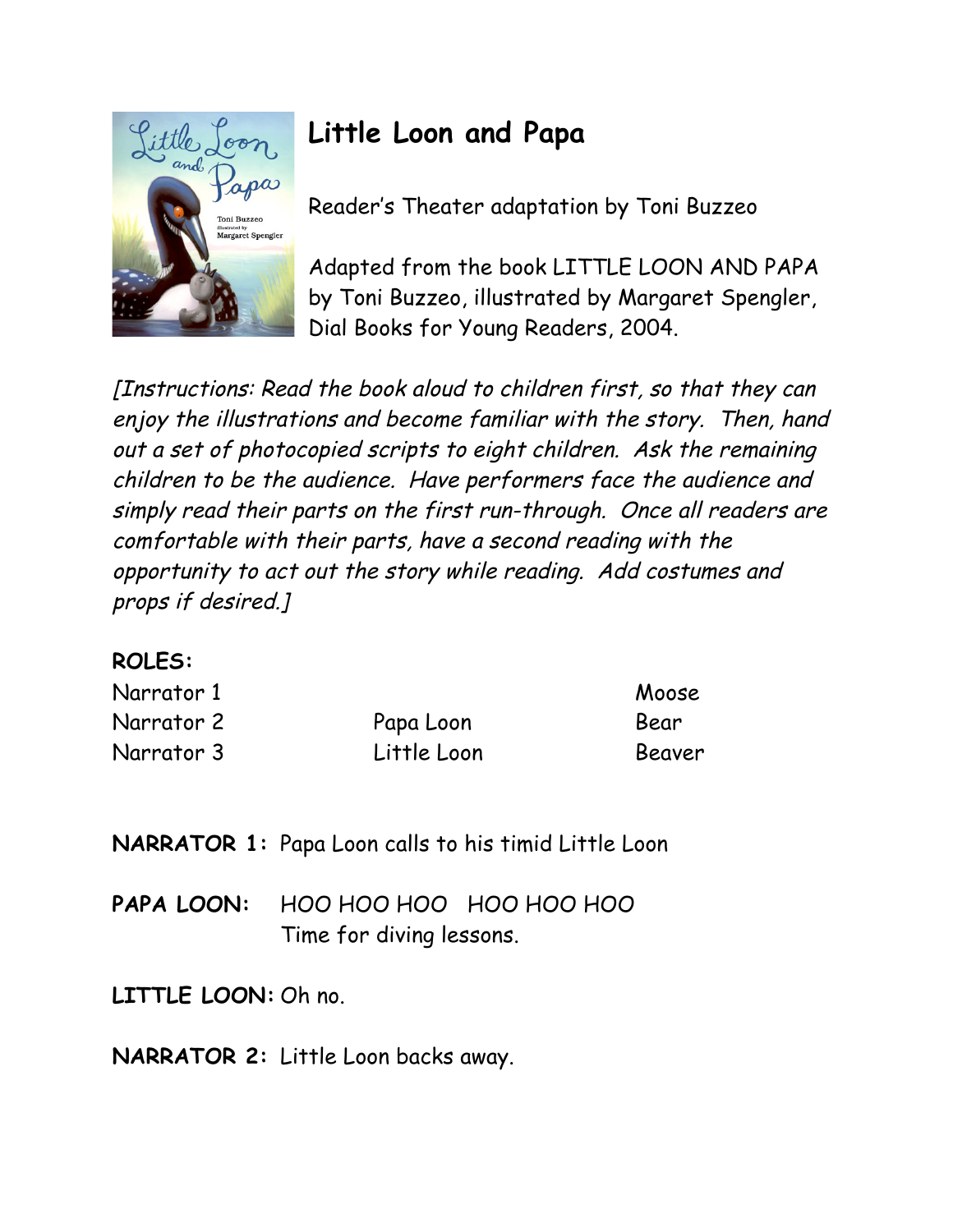**NARRATOR 3:** But Papa dips Little Loon's head down.

- **NARRATOR 1:** And Papa tips Little Loon's tail up.
- **NARRATOR 2:** Little Loon wobbles back flat.
- **NARRATOR 3:** Little Loon watches Papa
- **PAPA LOON:** SQUEEZE air out, TUCK feathers tight, and—ZIP!—disappear from sight.
- **NARRATOR 1:** Little Loon quivers
- **NARRATOR 2:** and watches and waits
- **NARRATOR 3:** until he spots Papa's sharp bill.
- **NARRATOR 1:** Again—Papa Loon dips him and tips him.
- **NARRATOR 2:** But Little Loon wobbles back flat.
- **PAPA LOON:** SQUEEZE, TUCK, ZIP!
- **NARRATOR 3:** Papa disappears from sight.
- **LITTLE LOON:** Quick-quick
- **NARRATOR 1:** Little Loon kick-kicks away from Papa's diving lessons.
- **NARRATOR 2:** But at the weedy shore—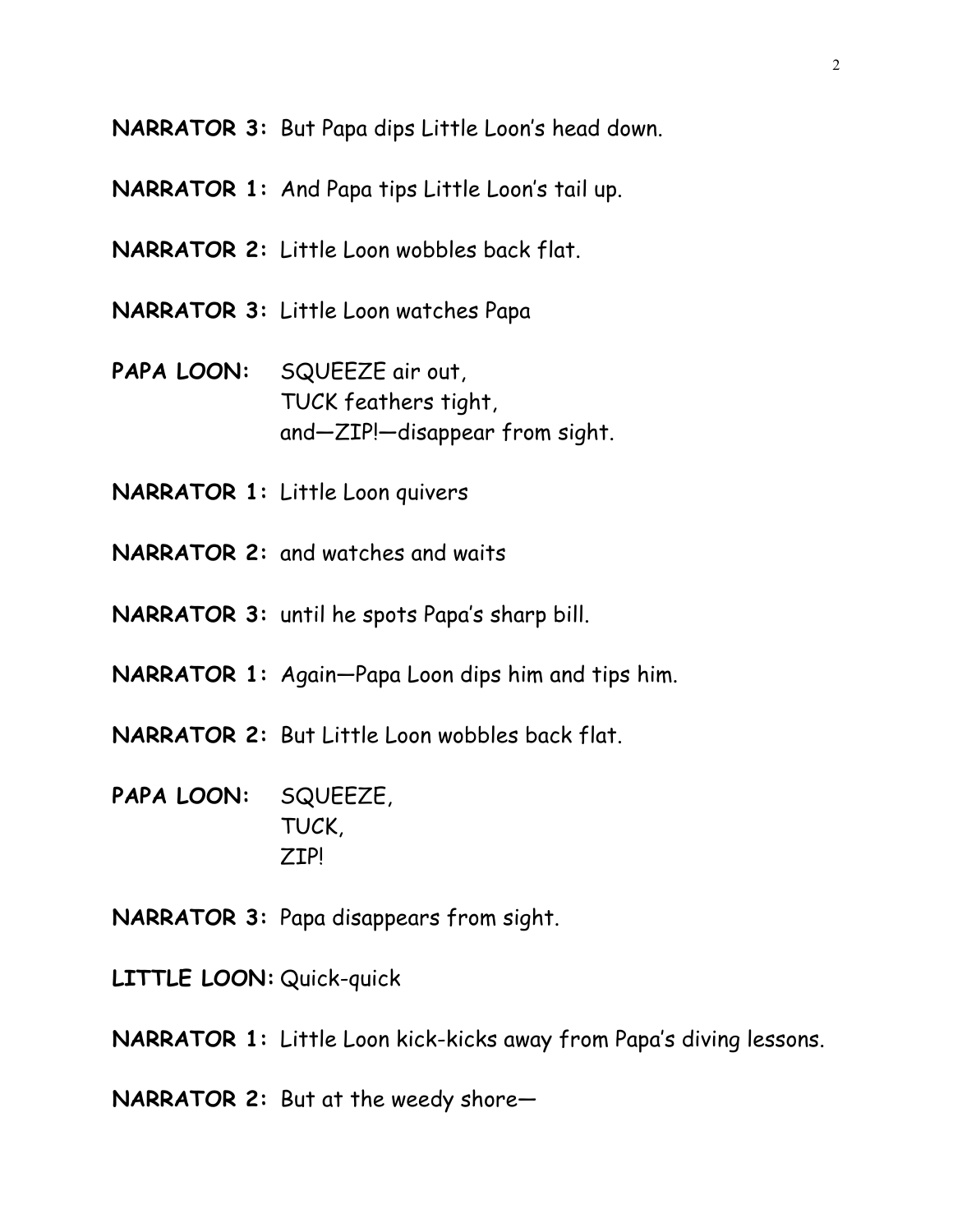- **MOOSE:** SPLASH, DRIP, HRROOOOO!
- **NARRATOR 3:** Little Loon spots
- **MOOSE:** great, bony legs and a wide antler rack with weeds dripping down.
- **LITTLE LOON:** peep peep Where is Papa?
- **NARRATOR 1:** Little Loon zigzags toward the rocks,
- **NARRATOR 2:** but—
- **BEAR:** GRUFFLE, SNUFFLE, GROWL!
- **NARRATOR 3:** Little Loon spots
- .**BEAR:** A great shaggy face and a wide brown snout with a trout hanging out.
- **LITTLE LOON:** peep peep Where is Papa?
- **NARRATOR 1:** Gliding smoother, a little like Papa, he swims as fast as he can,
- **NARRATOR 2:** until—
- **BEAVER:** WHACK, WHAP, CRASH!
- **NARRATOR 3:** Little Loon spots